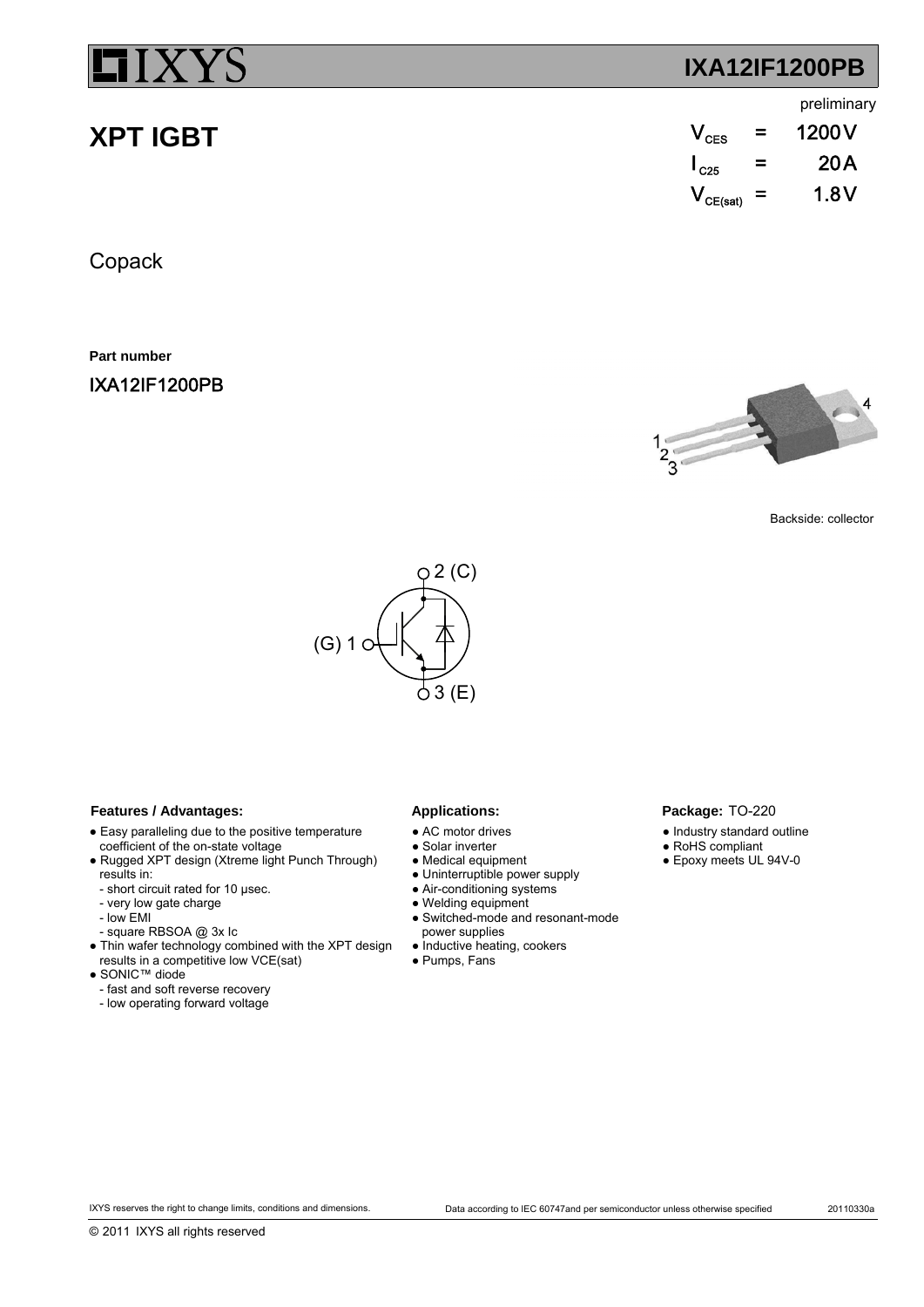### XYS I  $\Box$

# **IXA12IF1200PB**

preliminary

| <b>IGBT</b>                              |                                        |                                                                                                  |                               |      | Ratings |         |         |
|------------------------------------------|----------------------------------------|--------------------------------------------------------------------------------------------------|-------------------------------|------|---------|---------|---------|
| Symbol                                   | <b>Definition</b>                      | Conditions                                                                                       |                               | min. | typ.    | max.    | Unit    |
| $V_{\text{CES}}$                         | collector emitter voltage              |                                                                                                  | $25^{\circ}$ C<br>$T_{V_1}$ = |      |         | 1200    | $\vee$  |
| $V_{\text{GES}}$                         | max. DC gate voltage                   |                                                                                                  |                               |      |         | ±20     | $\vee$  |
| V <sub>CEM</sub>                         | max. transient gate emitter voltage    |                                                                                                  |                               |      |         | ±30     | $\vee$  |
| $I_{C25}$                                | collector current                      |                                                                                                  | $T_c$ = 25°C                  |      |         | 20      | A       |
| $l_{c100}$                               |                                        |                                                                                                  | $T_c$ = 100°C                 |      |         | 13      | A       |
| $P_{tot}$                                | total power dissipation                |                                                                                                  | $T_c$ = 25°C                  |      |         | 85      | W       |
| $\mathsf{V}_{\mathsf{CE}(\mathsf{sat})}$ | collector emitter saturation voltage   | 10A; $V_{GE}$ = 15 V<br>$I_c =$                                                                  | $T_{VJ}$ = 25°C               |      | 1.8     | 2.1     | $\vee$  |
|                                          |                                        |                                                                                                  | $T_{VJ}$ = 125°C              |      | 2.1     |         | V       |
| $V_{GE(th)}$                             | gate emitter threshold voltage         | $I_c = 0.3$ mA; $V_{GE} = V_{CE}$                                                                | $T_{VJ}$ = 25°C               | 5.4  | 5.9     | 6.5     | $\vee$  |
| $I_{\text{CES}}$                         | collector emitter leakage current      | $V_{CE} = V_{CES}$ ; $V_{GE} = 0$ V                                                              | $T_{VJ}$ = 25°C               |      |         | 0.1     | mA      |
|                                          |                                        |                                                                                                  | $T_{VJ}$ = 125°C              |      | 0.1     |         | mA      |
| $I_{\texttt{GES}}$                       | gate emitter leakage current           | $V_{GE} = \pm 20 \text{ V}$                                                                      |                               |      |         | 500     | nA      |
| $Q_{G(on)}$                              | total gate charge                      | $V_{CE}$ = 600 V; V <sub>GE</sub> = 15 V; I <sub>C</sub> =                                       | 10A                           |      | 27      |         | nC      |
| $t_{d(on)}$                              | turn-on delay time                     |                                                                                                  |                               |      | 70      |         | ns      |
| t,                                       | current rise time                      | inductive load                                                                                   | $T_{VJ}$ = 125°C              |      | 40      |         | ns      |
| $t_{\text{d(off)}}$                      | turn-off delay time                    | $V_{CE}$ = 600V; $I_C$ = 10A                                                                     |                               |      | 250     |         | ns      |
| $t_{f}$                                  | current fall time                      | $V_{GE}$ = ±15 V; R <sub>G</sub> =100 Ω                                                          |                               |      | 100     |         | ns      |
| $E_{on}$                                 | turn-on energy per pulse               |                                                                                                  |                               |      | 1.1     |         | mJ      |
| $E_{\text{off}}$                         | turn-off energy per pulse              |                                                                                                  |                               |      | 1.1     |         | mJ      |
| <b>RBSOA</b>                             | reverse bias safe operating area       | $V_{GE}$ = ±15 V; R <sub>G</sub> =100 Ω                                                          | $T_{VJ}$ = 125°C              |      |         |         |         |
| $I_{CM}$                                 |                                        | $V_{CEmax}$ = 1200 V                                                                             |                               |      |         | 30      | A       |
| <b>SCSOA</b>                             | short circuit safe operating area      | $V_{CEmax} = 900 V$                                                                              |                               |      |         |         |         |
| t sc                                     | short circuit duration                 | $V_{CE}$ = 900 V; $V_{GE}$ = ±15 V                                                               | $T_{VJ}$ = 125°C              |      |         | 10      | μs      |
| $I_{SC}$                                 | short circuit current                  | $RG$ = 100 $\Omega$ ; non-repetitive                                                             |                               |      | 40      |         | A       |
| $R_{th,IC}$                              | thermal resistance junction to case    |                                                                                                  |                               |      |         | 1.5     | K/W     |
| $R_{\text{mCH}}$                         | thermal resistance case to heatsink    |                                                                                                  |                               |      | 0.50    |         | K/W     |
|                                          |                                        |                                                                                                  |                               |      |         |         |         |
| <b>Diode</b>                             |                                        |                                                                                                  |                               |      |         |         |         |
| $V_{RRM}$                                | max. repetitive reverse voltage        |                                                                                                  | $T_{VJ}$ = 25°C               |      |         | 1200    | V       |
| $I_{F25}$                                | forward current                        |                                                                                                  | $T_c$ = 25°C                  |      |         | 22      | A       |
| $I_{F,100}$                              |                                        |                                                                                                  | $T_c$ = 100 $^{\circ}$ C      |      |         | 14      | Α       |
| $V_F$                                    | forward voltage                        | 10A<br>$I_F =$                                                                                   | $T_{VJ}$ = 25°C               |      |         | 2.20    | $\vee$  |
|                                          |                                        |                                                                                                  | $T_{VJ}$ = 125°C              |      | 1.95    |         | V       |
| $I_R$                                    | reverse current                        | $V_R = V_{RRM}$                                                                                  | $T_{VJ}$ = 25°C               |      |         | $\star$ | mA      |
|                                          | * not applicable, see Ices value above |                                                                                                  | $T_{VJ}$ = 125°C              |      | $\star$ |         | mA      |
| $Q_{\sf n}$                              | reverse recovery charge                |                                                                                                  |                               |      | 1.3     |         | $\mu$ C |
| $I_{\rm RM}$                             | max. reverse recovery current          | $V_R$ = 600 V<br>-di <sub>F</sub> /dt = -250 A/µs<br>I <sub>F</sub> = 10A; V <sub>GE</sub> = 0 V |                               |      | 10.5    |         | A       |
| $t_{\rm r}$                              | reverse recovery time                  |                                                                                                  | $T_{VJ}$ = 125°C              |      | 350     |         | ns      |
| $E_{\text{rec}}$                         | reverse recovery energy                |                                                                                                  |                               |      | 0.35    |         | mJ      |
| $R_{\text{thJC}}$                        | thermal resistance junction to case    |                                                                                                  |                               |      |         | 1.8     | K/W     |
| $R_{\text{mCH}}$                         | thermal resistance case to heatsink    |                                                                                                  |                               |      | 0.50    |         | K/W     |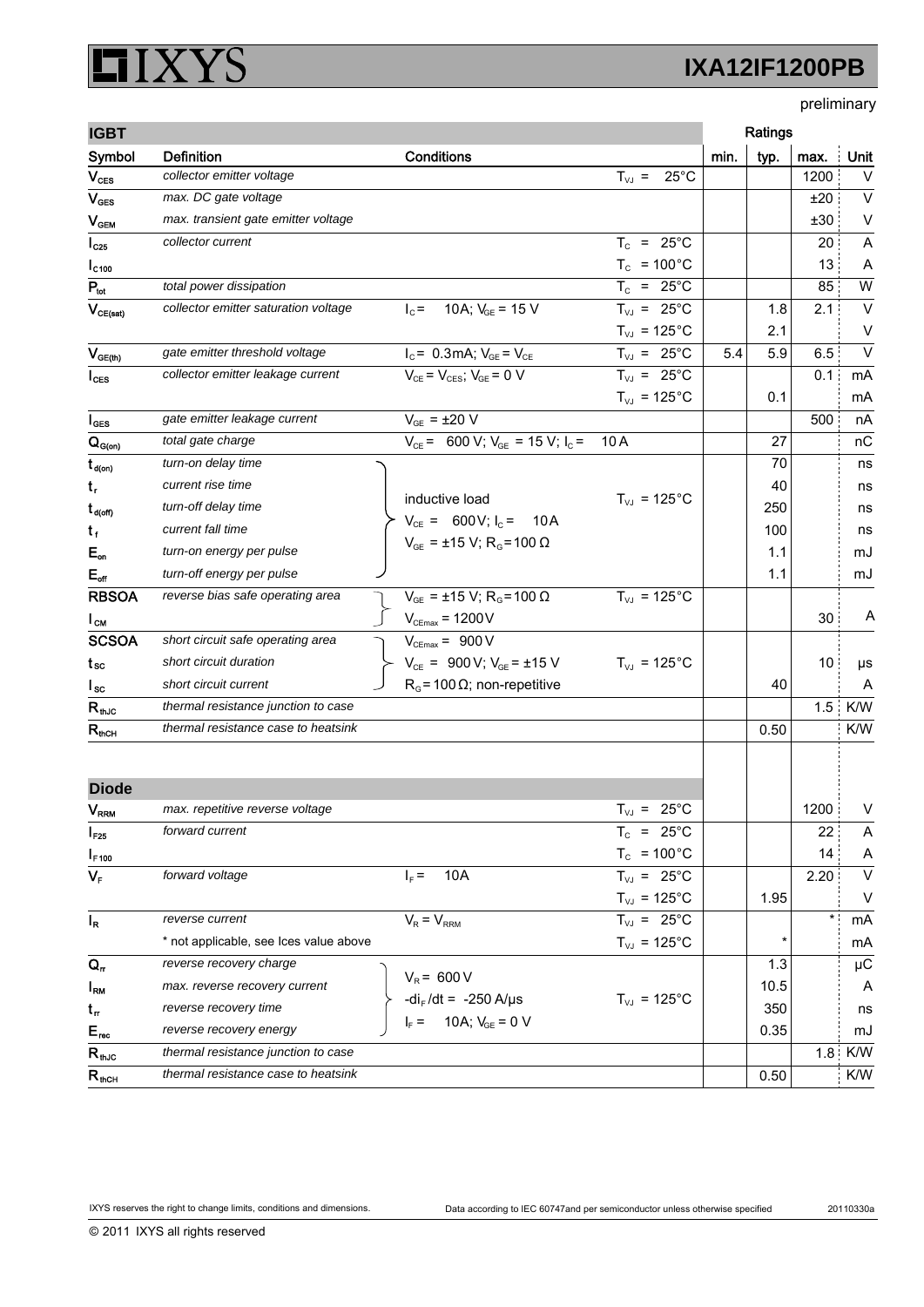

### preliminary

| Package          | <b>TO-220</b>                |                   |      | Ratings |      |             |  |
|------------------|------------------------------|-------------------|------|---------|------|-------------|--|
| Symbol           | <b>Definition</b>            | <b>Conditions</b> | min. | typ.    | max. | Unit        |  |
| l <sub>RMS</sub> | <b>RMS</b> current           | per terminal      |      |         | 35   | A           |  |
| $T_{\nu J}$      | virtual junction temperature |                   |      | $-40$   | 150  | $^{\circ}C$ |  |
| $T_{op}$         | operation temperature        |                   |      | $-40$   | 125  | $^{\circ}C$ |  |
| $T_{\text{sq}}$  | storage temperature          |                   |      | $-40$   | 150  | $^{\circ}C$ |  |
| Weight           |                              |                   |      | 2       |      | g           |  |
| $M_{\rm p}$      | mounting torque              |                   |      | 0.4     | 0.6  | Nm          |  |
| $F_c$            | mounting force with clip     |                   |      | 20      | 60   | N           |  |





### Part number

- $I = IGBT$
- X = XPT IGBT
- $A = Gen 1 / std$ 12 Current Rating [A] =
- $IF = Copack$
- 1200 = Reverse Voltage [V]
- $PB = TO-220AB(3)$

| Orderina | Part Number   | <b>Marking on Product</b> | Delivery Mode | Quantity | Code No. |
|----------|---------------|---------------------------|---------------|----------|----------|
| Standard | IXA12IF1200PB | IXA12IF1200PB             | ™ube          | 50       | 507428   |

| <b>Similar Part</b> | Package              | Voltage class |
|---------------------|----------------------|---------------|
| IXA12IF1200HB       | TO-247AD (3)         | 1200          |
| IXA12IF1200TC       | TO-268AA (D3Pak) (2) | 1200          |

|                                   | <b>Equivalent Circuits for Simulation</b> | * on die level |             | $T_{\rm VI}$ = 150 °C |     |
|-----------------------------------|-------------------------------------------|----------------|-------------|-----------------------|-----|
| $I \rightarrow (V_0) \boxed{R_0}$ |                                           |                | <b>IGBT</b> | <b>Diode</b>          |     |
| $V_{0 \max}$                      | threshold voltage                         |                | 11          | 1.25                  |     |
| $R_{0 \text{ max}}$               | slope resistance *                        |                | 153         | 85                    | mΩ. |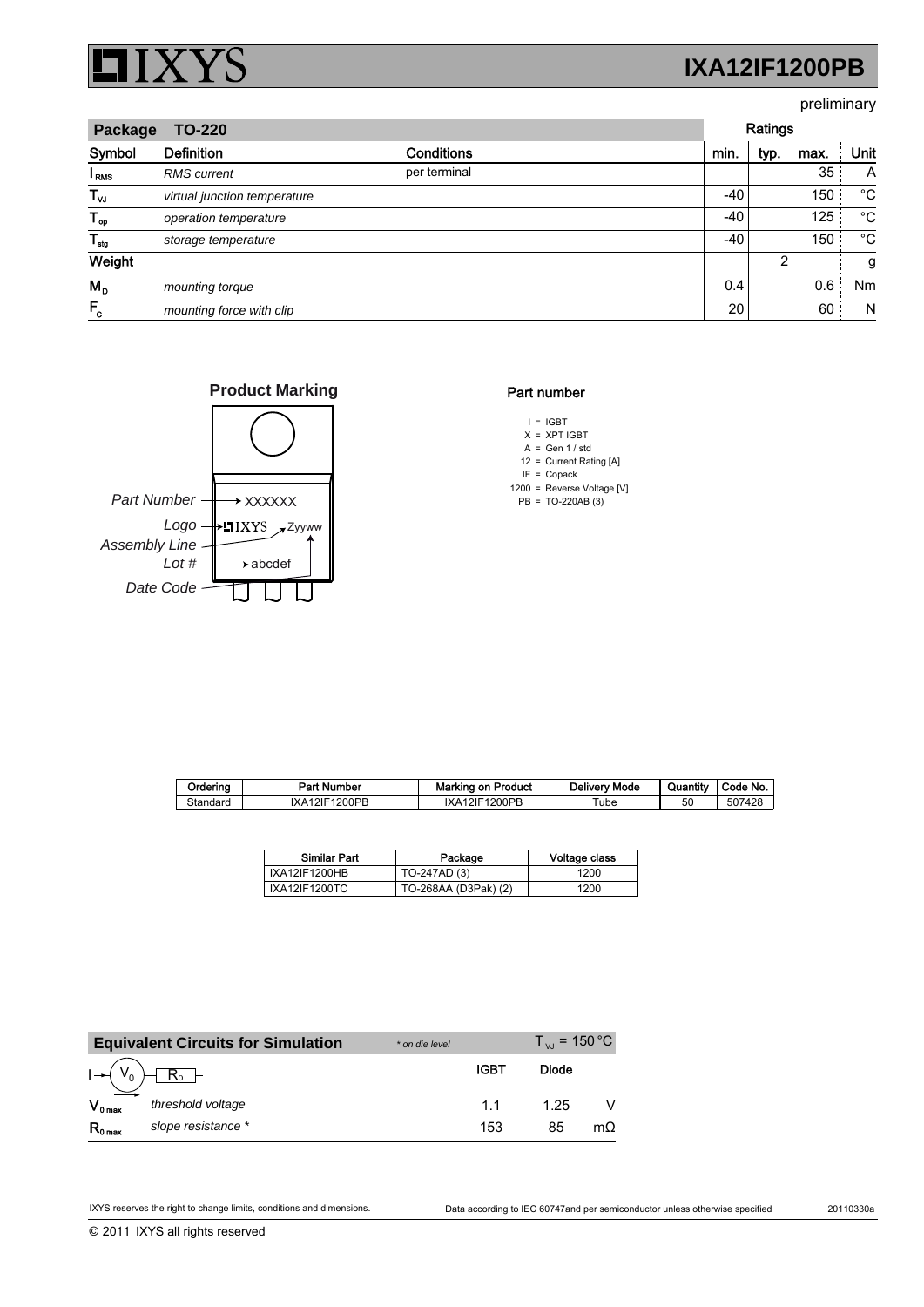preliminary



A2



© 2011 IXYS all rights reserved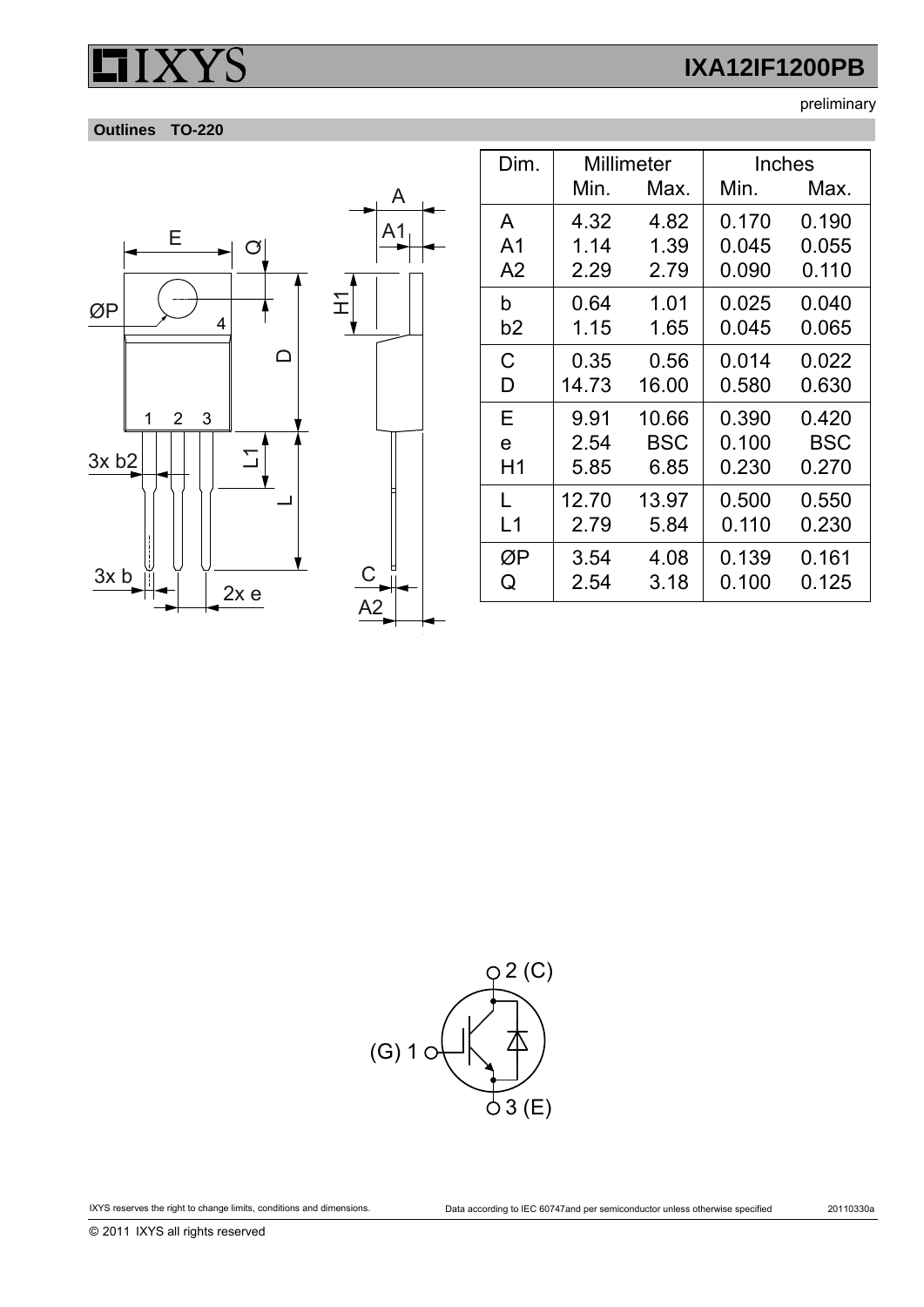preliminary







Fig. 1 Typ. output characteristics



 $\mathsf{V}_{\mathsf{GE}}$ 

[V]



Fig. 5 Typ. switching energy vs. collector current



Fig. 6 Typ. switching energy vs. gate resistance

Fig. 7 Typ. transient thermal impedance junction to case